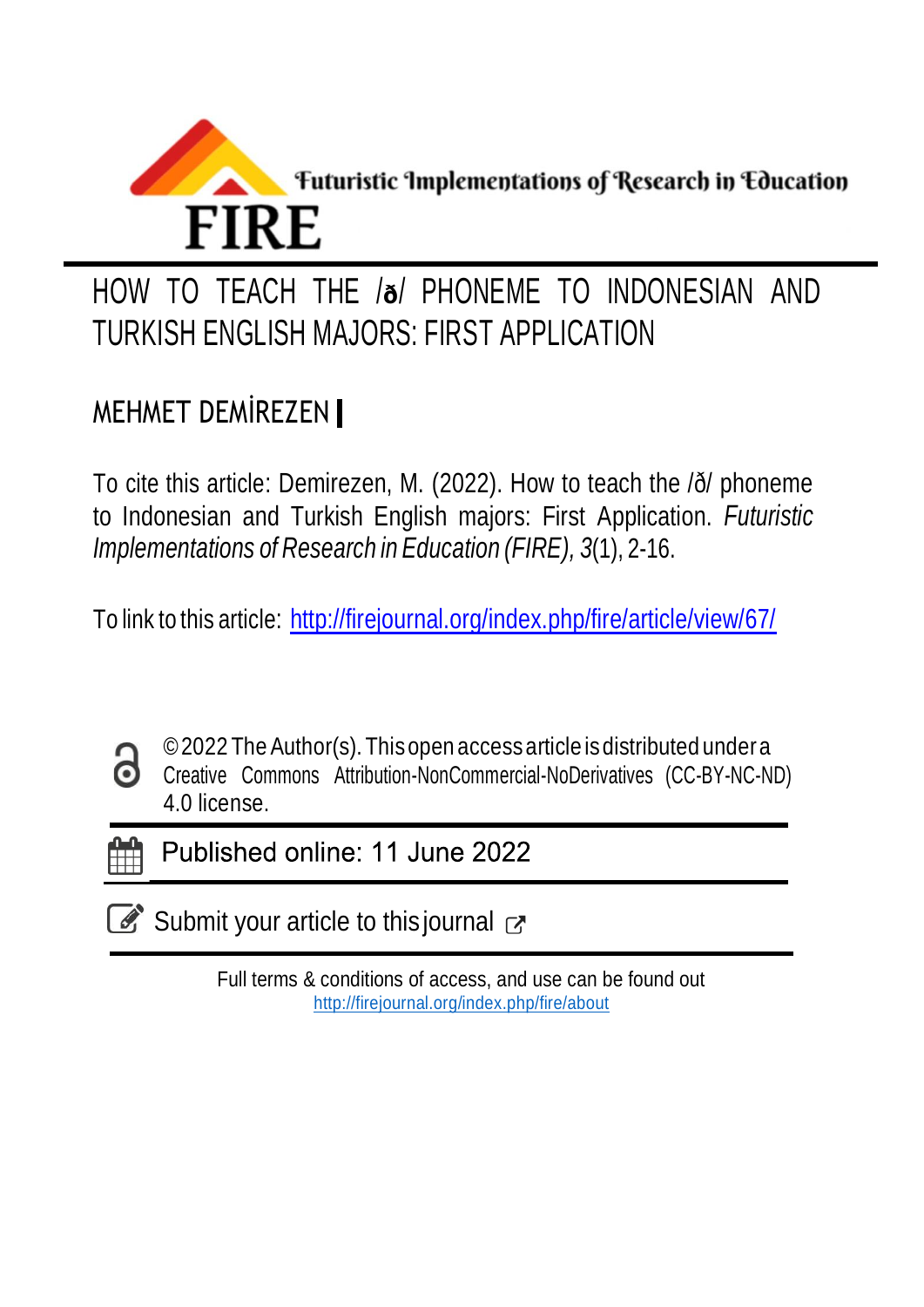# LANGUAGE LEARNING | RESEARCH ARTICLE



Mehmet Demirezen

Abstract: Proficiency in speaking a foreign language is an important prerequisite for professional non-native teachers of English. Correct pronunciation in the target language is the prime criterion for them. The typological differences between learners' native language and target language will produce a decisive impact on the problemcausing sounds produced by foreign language learners. Also, the existence of the speech sounds in question in the phonemic inventory of the native and target languages makes a significant matter for the correct articulations of non-native learners of English pronunciation. In this respect, there are two consonants, which are /θ/ and /ð/, which do not exist both in Bahasa Indonesia and Turkish. The relative frequency of the [ð] is 2.95% while is [θ] 0.41% in the vocabulary stock of English (https://cmloegcmluin.wordpress.com/2012/11/10/ relative-frequencies-of-Englishphonemes/). That's why Indonesians and Turkish English majors find English /ð/, which is a voiced interdental fricative and called eth, quite challenging to be learned because pronunciation is a central factor in foreign language learners' success in making themselves understood. It makes Indonesian and Turkish learners of English hard to find an appropriate way to speak those consonants. There are thousands of words that carry /θ/ and /ð/ phonemes that should be pronounced correctly because they are highly functional for oral fluency, but they are ignored, one of the reasons being the non-existence of pronunciation teaching materials.

Second language acquisition is gained by learning. The /ð/ exists in Welsh, Icelandic, Northern, Greek, Albanian, Sardinian, some dialects of Basque, Spanish, and Modern Standard Arabic, and dialects of Hebrew have the /ð/ in their consonant inventories, as phonemes allophones. Also, within Turkic languages, Bashkir and Turkmen languages have both voiced and voiceless dental non-sibilant fricatives among their consonants.

Keywords: pronunciation error; fricative; interdental; fossilization; Audio Articulation Model (AAM)

In Indonesia and Turkey, English is a foreign language that is prestigious to learn by learners of English. Just like in Turkey, Indonesia, and among many others accept English as a foreign language (Nordquist, 2013). While Indonesian English majors pronounce the voiced interdental fricative  $\delta/$ , they tend to replace with  $\delta/$  or  $\delta/$ . As for Turkish English majors, they pronounce /ð/ as /d/ or /t/. The main reason is that Indonesian and Turkish languages push forward mother tongue interference, which leads them to hear /ð/ as /d/ and /z/ by Indonesian majors and as /d/ by Turkish measures of English. In teacher preparation pronunciation texts, pronunciation is a central factor in foreign language learners' success in making themselves not understood by the teacher trainees.



Received: 5 May 2022 Accepted: 7 June 2022 Published: 11 June 2022

Corresponding author: Mehmet Demirezen Department of English Language **Teaching** Ufuk University, Turkey E-mail: mehmet.demirezen@ufuk.edu.tr

Additional information is available at the end of the article.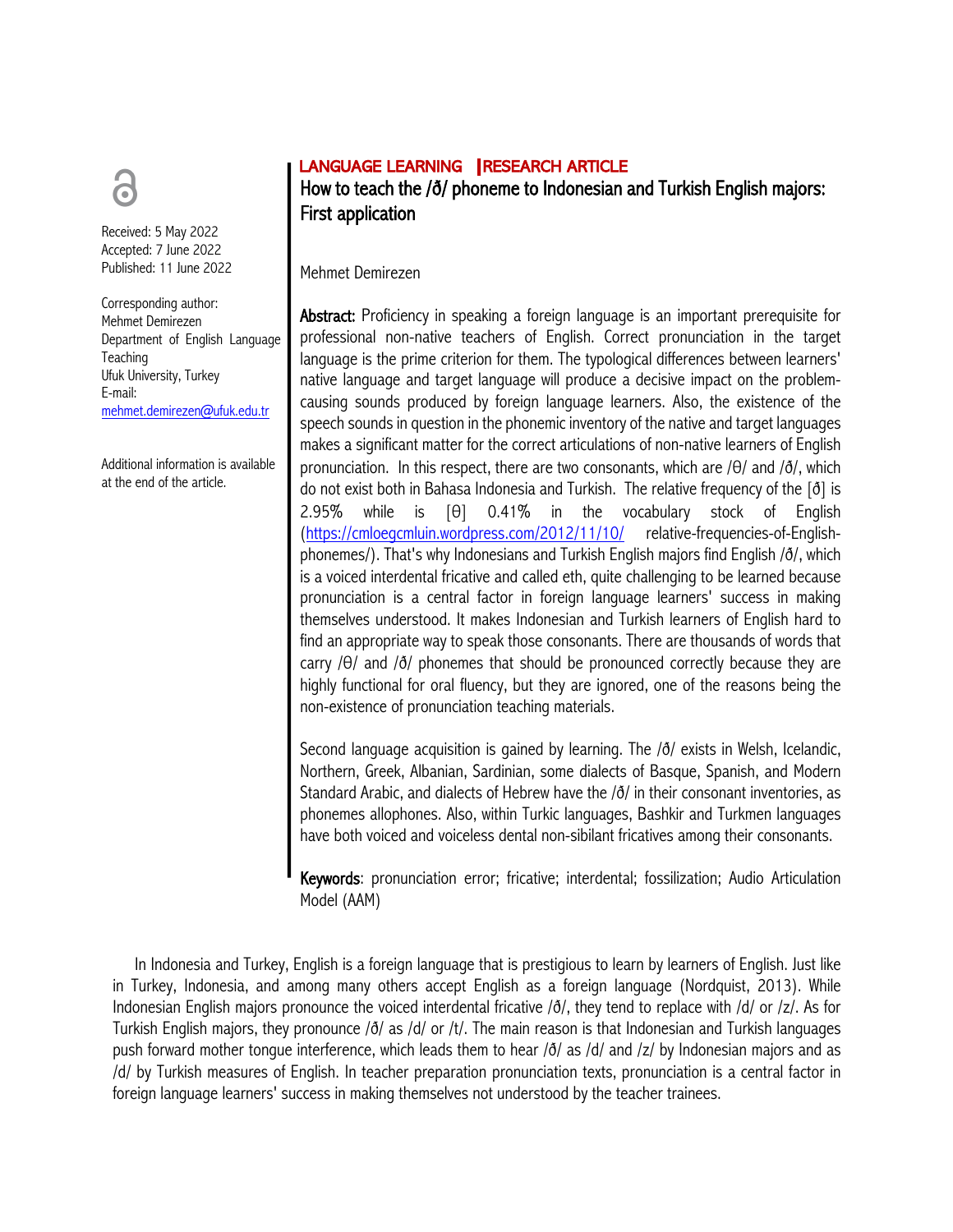

#### 2. Literature Review

It is common knowledge that the possibility of error occurrence is manipulated by the learner's L1. From all levels of errors, the most difficult part of learning a language is the sound production of the target language. Corder (1967, p.19) indicated that "errors are the result of the interference in the learning of a second language from the habits of the first language. Ellis (1997, p.51) referred to interference as 'transfer', which he says is "the influences that the learner's L1 exerts over the acquisition of an L2". He argued that transfer is governed by learner's perceptions about what is transferable and by their stage of development in L2 learning. Similarly, Beardsmore (1982) declared that many of the difficulties a second language learner has with phonology, vocabulary, and grammar of L2 are caused by the interference of habits from L1. The formal elements of L1 are used within the context of L2 so that errors occur in L2 as the structures of the L1 and L2 are different. According to Corder (1967, p.19), "out of an intensive contrastive study of the second language and the mother tongue of the learner would become an inventory of the areas of difficulty which the learner would encounter". As Lado (1957, p.2) indicated, "Those elements that are similar to the (learner's) native language will be simple for him and those areas that are different will be difficult."

Thus, the problems caused by the interference of the learner's mother tongue in learning English pronunciation can be identified. As a universal happening, the problem of not recognizing and practicing comes from whether the problem-causing sounds exist in L1 of the non-native speakers. For example, Plailek and Essien (2021), Lerdpaisarnwong (2015), and Burkardt (2005) reported the complaints of the students who claimed that /θ/ and /ð/ sound did not take place in the L1 sound system of Thai students, and their students substituted the voiced interdental fricative /ð/ with /d/ and /θ/ with /t/, respectively, just like Turkish majors did. Likewise, in Singapore, Jukpim (2009) revealed that the students, who have Thai L1 performed poor pronunciation, particularly in the consonant sounds of /θ/ and /ð/ phonemes. Bui (2016) also revealed that adult Vietnamese EFL learners had the serious pronunciation of English consonants like /ð/ and /θ/ in their production and pronunciation. For example, ten adult Vietnamese learners of English were selected to be the sample for the audiotape observation to identify the participants' mistakes in pronouncing /ð/ and /θ/. As he reported, the most outstanding problem in pronouncing was the replacement of consonant /θ/ by Vietnamese /t'/, and /ð/ phoneme was most frequently mispronounced as /z/. "Besides, there was a new kind of mistake found: it was the tendency to pronounce  $d\vec{a}$  instead of  $\delta$ ,  $\delta$  (Bui, 2016, p.124)

Sudipa, Laksminy, and Rajeg (2010), for example, in their research found out that the interference of the mother tongue in the process of learning English was due to the students' lack of knowledge about the issues they wrote so they translated the concept of their mother tongue directly into English. Likewise, Bhela (1999, p.24) focused on "specific instances of L1 interference on L2 in the syntactic structures of the second language learner's writing". The result showed that "when writing in the target language, these learners rely on the native language structures to produce a response ….. As the structures of L1 and L2 have differences, there has been a relatively high frequency of errors occurring in the target language, thus indicating interference of the native language on the target language, as expected" Bhela (1999, p.31). One example of research on Indonesian language interference was done by Fanani and Mawardi (2012), although they dealt with only one specific feature, they dealt with the interference of the Indonesian (L1) sound system into the English (L2) pronunciation, especially concerning the acquisition of English silent letters. They concluded that  $\delta/$  and  $\delta/$  along with both consonants were problematic for the Indonesian English learners to produce. All the researchers showed that interference of the mother tongue (L1) occurred inescapably in the process of learning the English language (L2). Similarly, as Gusdian and Lestiono (2020, p.84) indicated "the students apply similar sounds that exist in Bahasa, such as /d/ which resembles /ð/, and /s/ which resembles /ð/ and /∫/. These sounds are replaced by sounds that are available in their L1.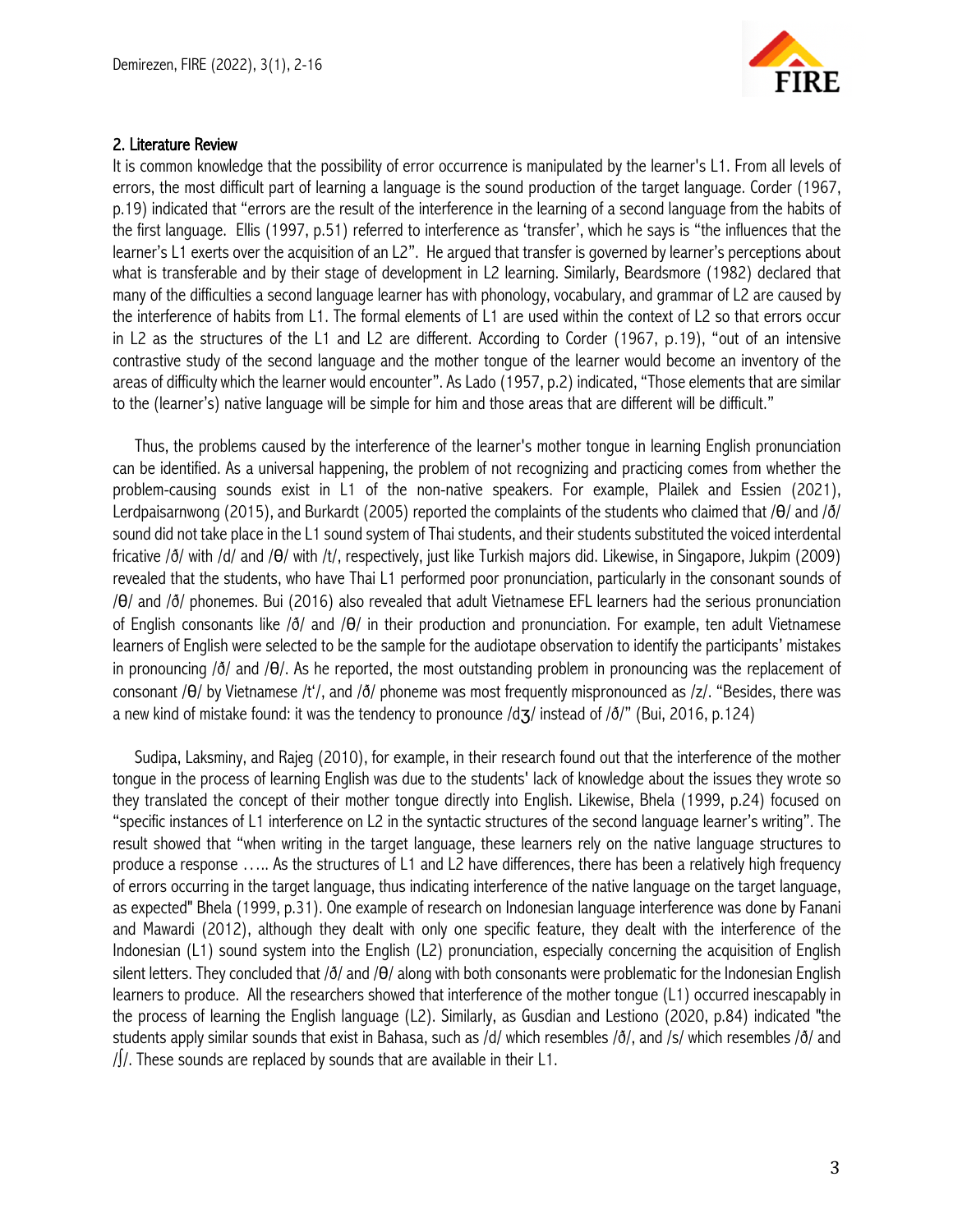

L1 sounds may cause difficulties or benefits to the acquisition of English sounds. Syafei (1988) stated that the phonological system of English is quite difficult for Indonesian learners of English because the irregular spelling of English words and the existence of problem-causing

English sounds give hard times to Indonesian learners of English. Similarly, according to Gusdian and Lestiono, (2020, p.83), "Indonesian students still find it perplexing to acquire English pronunciation as both Bahasa as their mother tongue and English do not share equivalent phonological and phonetic systems."

#### 2.1 Student motivation

Student enthusiasm and willingness to learn is another impact on learning the pronunciation of the target language. It has generally been accepted that many Indonesian students still find it a tedious journey to acquire English pronunciation (Anam, 2018; Andi-Pallawa & Alam, 2013; Donal, 2016; Gusdian & Lestiono, 2018; Gusdian & Lestiono, 2020, p. 83; Lestiono & Gusdian, 2017; Sundari, 2018). This may be because various phonological features exist in the target language but not in the mother tongue of the learners.

#### 2.2 The practice of problem-causing sounds and phonemes

"The facts obviously indicate the important role of pronunciation in teaching and learning English" Kaharuddin (2014, p.9). Faulty pronunciation is a fundamental problem in the speech of non-native teachers due to a lack of pronunciation teaching materials, inadequate model teachers, and the like. Intelligible pronunciation can be taught in all foreign language classes through a variety of activities, but there is a lack of tangible models that rehabilitate the fossilized pronunciation problems of non-native English teachers and teacher candidates. Even though listening activity is a key role in foreign language teaching in order to improve learners' communicative competence and correct pronunciation through listening comprehension is possible, but it seems to have attracted the least attention in this respect.

According to Kaharuddin (2014), Arafah, Jamulia, and Kaharuddin, 2020), less practice in producing English sounds correctly also becomes one contributing factor to the perception and production of problematic English sounds for Indonesian learners of English. Irianto, Imranuddin, and Syafrizal (2018) have spotted the recognition and pronunciation of /θ/ and /ð/ phonemes as problem-posing sounds for Indonesian learners of English. Similarly, Komariah (2018, p.1, 6) has reported that his students constantly pronounced the /θ/ as /t/ because Indonesian students didn't have that sound in their mother tongue. Apart from recognition and production, in terms of fluency, a study was conducted by Sakul (2013, p.97-104) to examine mispronounced sounds in English words by 34 EFL Freshmen students at the Klabat University who were taking basic listening and speaking subjects. His findings showed that subjects mispronounced /θ/ and /ð/, and the mispronunciation occurred everywhere regardless of the position of the consonants, initially, medially, and or finally. Sakul (2013) remarked that /θ/ and /ð/ were not existent in Bahasa Indonesia, and "The absence of such sounds in Bahasa Indonesia creates problems for Indonesian when they encounter such sounds in English words" (Sakul, 2013, p.97).

All in all, the /θ/ and /ð/ phonemes are problem-causing sounds both to Turkish and Indonesian prospective teachers and many teachers on-the-job. In Turkish, the /θ/ phoneme of English was handled as a problem-posing phonemes for Turkish English majors by Demirezen (2003, p.57-71) by proving some pronunciation correction exercises, and similarly, the /ð/ phoneme of English was spotted as a pronunciation spoiler of Turkish English majors by Demirezen (2004, p.7-22). Bardakçı (20I5, p.2370-2378) and Ercan (2018, p. 877-893) also marked English /θ/ and /ð/ phonemes as problem-causing and fossilization causers for Turkish English majors in Cyprus. Karakaş and Sönmez (2011), by modeling their practice on Demirezen's (2003, 2004, 2010) Audio-Articulation Model of Pronunciation rehabilitation, also stressed the problematic situation of the English /θ/ and /ð/ phonemes for Turkish students measuring in the English language.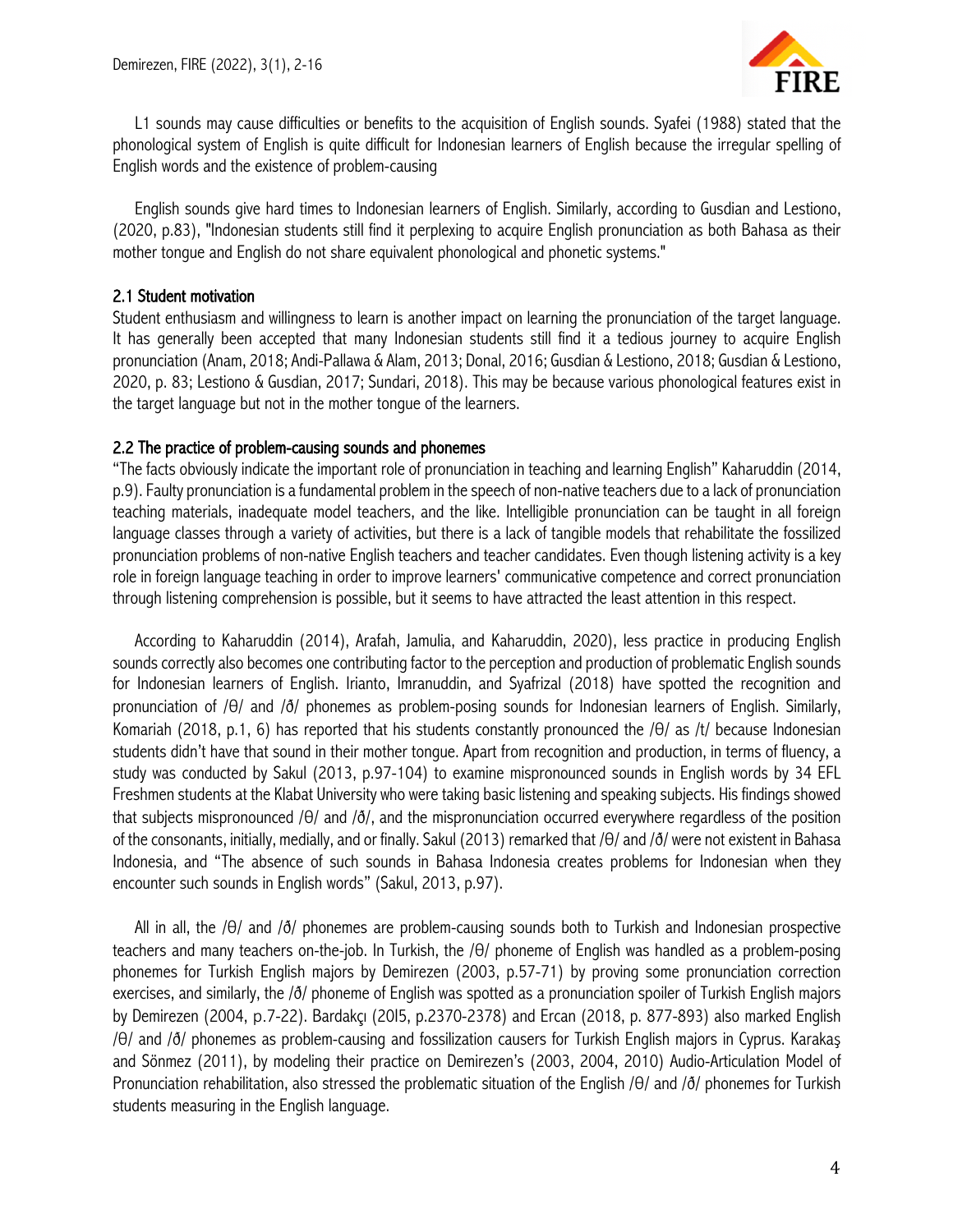

# 2.3 The lack of pronunciation correction and teaching texts

In teacher training, it is a reality that there is a lack of pronunciation correction and teaching texts on target language segmental phonemes. Up until now, classroom-oriented research informing practitioners about effective methods of pronunciation teaching has been in lack and teachers have oftentimes been faced with incompatible information about how best to address this skill (Brinton, 2018). It is a pity that teacher preparation texts for pronunciation correction do not take place in many pronunciations and intonation teaching books and texts. There are some approaches to this issue in studies by Celce-Murcia et al. (2010) and Marks and Bowen (2012), and in contemporary ESL classroom instructional materials (Derwing & Munro, 2015; Gilbert, 2012; Grant, 2017). So, still, there is an enormous gap between taking up a problem-causing English consonant or vowel and giving rehabilitation to it through "corrective feedback" (Ellis, 2009, p.3). According to Breitkreutz, Derwing, and Rossiter (2001), with respect to segmental and suprasegmental features Clear Speech (Gilbert, 1993) and Jazz Chants (Graham, 1978) were the two most popular printed and pronunciation-teaching related materials across Canada around years of 2000. As Sonsaat indicated (2018, p.35) "pronunciation-teaching materials must provide clear and easy-to-understand explanations about the pronunciation features they cover, as well as enough exercises of different types."

## 3. An application: The Audio Articulation Model (AAM)

There is almost no model or pronunciation correction strategy to pick up every fossilized consonant or vowel and repair their articulation and pronunciation in the target language. Therefore, the lack of pronunciation rehabilitation models to restore the fossilized pronunciation errors of English majors is a reality. To fill this gap, The Audio-Articulation Model is used in this study to rehabilitate the fossilized pronunciation errors of Indonesian and Turkish majors on the /ð/ phoneme. The method of this study is based on the Audio Articulation Model (AAM) which was proposed and designed by Demirezen (2003, 2004, 2010) to handle the faulty pronunciation articulations stemming from fossilized pronunciation errors. Several scholars made positive remarks about using AAM in their teaching, application, and research. For example, İmamsup (2011, p.53) used the AAM in treating the fossilized fricative sounds of the eight-year Thai students at Chiangmai Rajabhat University and stated that AAM had a positive impact on participants' pronunciation of the fricatives and also stated that "it is useful for the teaching of vowel sounds. Similarly, Ercan (2018, p.878) said that "We can clearly point out that these studies give us evidence on the role of the Audio Articulation Method in tackling EFL learners' pronunciation problems. Isarankura (2015) examined the variants of the English [v] sound among Thai EFL learners and tests the effectiveness of the Audio-Articulation Method (AAM) pronunciation of the [v] sound in word-initial, medial, and final positions. Sixty second-year English majors took place in the study. According to Isarankura's research (2015, p.116) "The results of the study demonstrated that the Audio-Articulation Method had a positive effect in improving the students' pronunciation and that AAM has "a positive effect in improving the students' pronunciation. According to Imamesup (2011), it is very effective in improving Thai Learners' pronunciation of English. Samaoui and Rahal (2015) have indicated that this method contains many drills that can help learners articulate better, and consequently produce more intelligible sounds. Similarly, Arikunto (2016, p.311) has shown that the application of AAM at SMA Negeri 1 Palu can greatly enhance the students' ability in pronouncing the interdental sounds. Also, Sismita (2017) shows that AAM enhances the pronunciation ability of 11thgrade students to pronounce interdental sounds. Likewise, Uddin (2021, p.59) stated that "teachers are the instructors and if they use the tool (Audio Articulation Method) in the pedagogically designed lesson plan and give corrective feedback to phonological fossilization in English speaking of the students in the classroom, fossilized pronunciation errors will be demobilized to a great extent."

The following is a teacher preparation pronunciation teaching module for Turkish and Indonesian majors in the English language.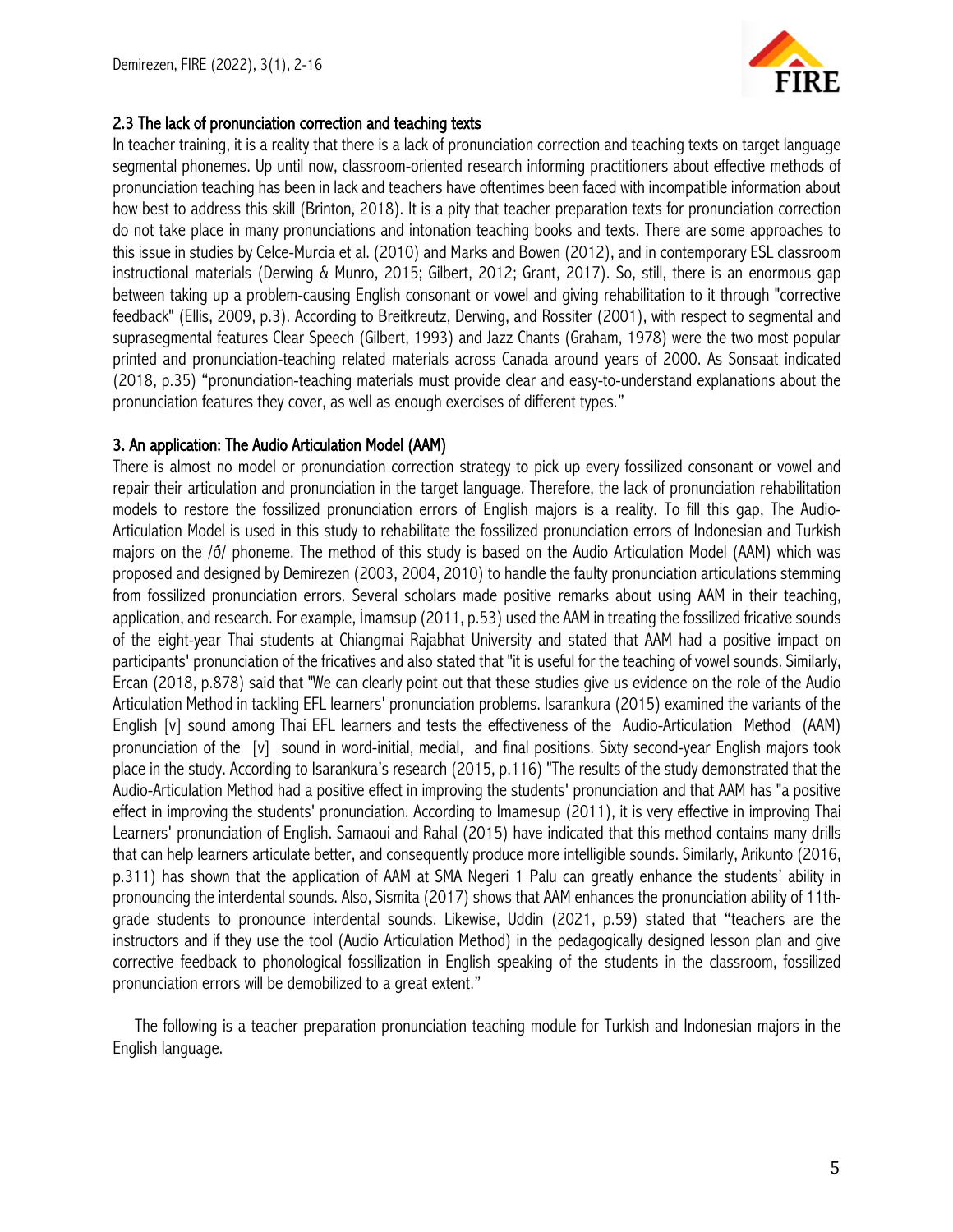

# 3.1. A model lesson plan

Model: Audio-articulation Model Level: First year English majors Duration: 2 hours

# Motivation-warm up

Teacher: Hello students! How are you all today? Students: Hello, sir! We are fine, how about you? T: Thank you all, I am very well.

# II. The review of the previous lesson

T: Which subject did we handle in our last lesson?

S: We studied on the /θ/ phoneme of English. It is called theta.

T: Very good. Ahmet, can you give the identification of the theta?

Ahmet: Yes, sir, theta is a voiceless inter-dental affricate.

T: Well, done, Ahmet! Leila, will you give me some words that carry the theta sound in English?

Leila: Yes, sir. For example, such words like that, this, rhythm, mother, and father carry the theta sound.

T: Very good, Leila. You are right. Thank you.

## III. Introduction of the new topic

Dear students, today we are going to study the /ð/ phoneme, which is a voiced interdental fricative consonant. In other words, /ð/ is the voiced counterpart of the /θ/ phoneme. Please remember that during the articulation and pronunciation of the /ð/ phoneme, the vocal cords vibrate. Here we begin to study on /ð/ phoneme:

# IV. Preparation of CORPUS

(The teacher prepares a corpus of 90 to 100 words that include the /ð/ phoneme from which s/he designs the forthcoming exercises. S/he gets these words repeated in single or groups in small doses by driving their attention to the transcriptions of the words of the corpus.)

Attention: // stands for the primary stress phoneme

/ˌ/ indicates the secondary stress phoneme

 /ɜ/ shows the [ö] sound as in Turkish çöl /tʆöl/ (dessert) and göl /göl/ (lake), and the same vowel sound in English words like burn, earn, learn, and turn.

 /ɹ/ stands for the rhotic-r as in NAE red /ɹɹɛd/, error /ɹɛɹəɹ/, porter /ˈpɔɹtəɹ/, border /ˈbɔɹdəɹ/, and refrigerator /**JI** fJId30 JeIdOJ/.

| these $\left[\right.\dot{\theta}$ i:z]                                                               | than [weak form, ðan; strong form 'ðæn]                                                |
|------------------------------------------------------------------------------------------------------|----------------------------------------------------------------------------------------|
| thus $\left[\begin{array}{c} 0 \\ 0 \\ 0 \end{array}\right]$                                         | the [weak form, $\delta\Theta$ ; before a vowel, $\delta$ i; strong form, $\delta$ i:] |
| then $\left[\begin{array}{c} 0 \\ 0 \\ 0 \end{array}\right]$                                         | their [weak form, $\delta\Theta J$ ; strong form, $\delta\Theta J$ ]                   |
| theirs $\int \delta \epsilon \, dz$ ]                                                                | the $\left[\delta$ i:, $\delta\Theta\right]$                                           |
| this $\left[\dot{\delta}$ <b>Is</b> ]                                                                | them [weak form, $\delta \Theta m$ , $\Theta m$ ; strong $\delta \epsilon m$ ]         |
| that $\int d\theta dt$                                                                               | they $\lceil \delta eI \rceil$                                                         |
| those $\left[\begin{array}{c} 0 & \text{if } 0 \\ 0 & \text{if } 0 \leq x \leq 0 \end{array}\right]$ | these $\left[\right]$ di:z]                                                            |
| there $\left[\hat{\delta} \epsilon \mathbf{J}\right]$                                                | thenceforth $\int$ of $\delta$ <i>Ens</i> $\delta$ fough                               |
| thence $\lceil \delta \epsilon \rangle$                                                              | then $\left[\right]$ $\delta$ $\epsilon$ n]                                            |
| wither $\lceil \text{wI} \delta \Theta \mathbf{J} \rceil$                                            | thereabouts $[$ $\delta$ <b>EJ</b> $\Theta$ ba <b>Uts</b> ]                            |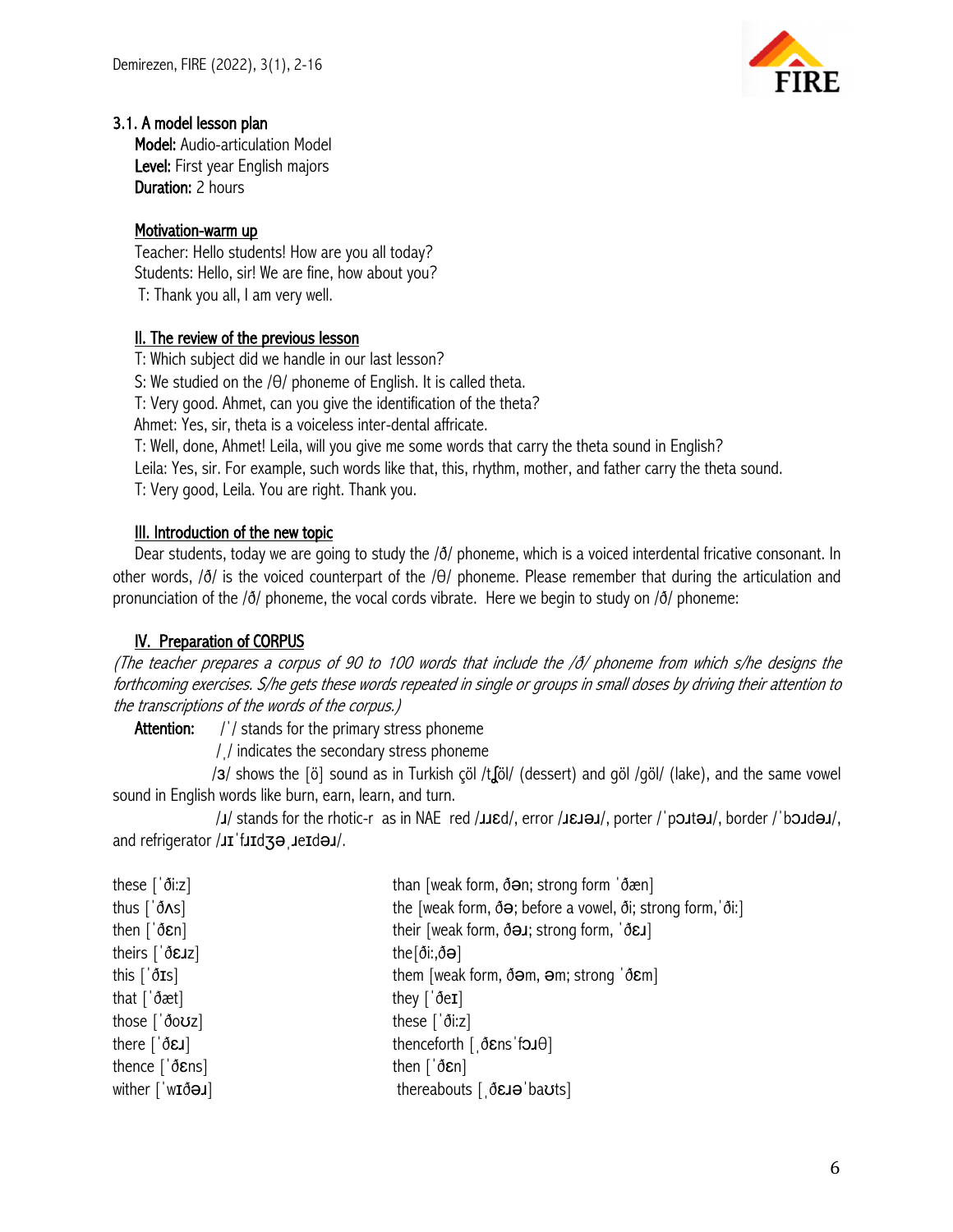algorithm ['ælg**ə** utðəm] although [ɔl'ðoʊ] altogether [ˌɔltəˈɡɛðəɹ] another[əˈnʌðəɹ] bequeath [b**ɪ**ˈkwi ð:, b**ɪ**ˈkwi:θ] bother [ˈb**ɑðəɹ**] blithe [blaɪð, blaɪθ] bedclothes [ˈbɛdkloʊðz] brother ['b**ɹʌðəɹ**] herewith[ˌh**ɪɹ**'w**ɪ**θ, h**ɪɹ**'wɪð] Cather [ˈkæð**əɹ**] clothes [ˈkloʊz, kloʊðz] clothing [ˈkloʊðɪn] either [ˈiːðəɹ, ˈaɪðəɹ] neither [ˈniːðəɹ, ˈnaɪðəɹ] forefather [ˈfɔɹˌfɑðəɹ] Heather [ˈhɛðəɹ] other [ˈʌðəɹ] otherwise [' $\triangle$ ðə u waɪz] rather [' $\triangle$ ə u] together [t**ə** 'qεð**ə***x*] within [wɪð 'ɪn, wɪθ 'ɪnAmE] without [w**ɪ**ˈðaʊt, wɪθ<sup>'</sup>aʊtAmE] brethren ['brεð**ɹ**ən] father [ˈfɑðəɹ] fathom [ˈfæðəm] farther [ˈfɑɹðəɹ] farthest [ˈfɑɹðɪst] feather [ˈfɛðəɹ] further [ˈfɜɹðəɹ] furthermore [ˈfɜɹðəɹˌmɔɹ] furthest [ˈfɜɹðɪst] gather ['qæð**ə]** godfather ['qɑd fɑðə**l**] qodmother ['qɑdˌmʌðəɹ] hither ['hɪðəɹ] hitherto [ˌhɪðəɹˈtu:] breathable [ˈbɹi:ðəbəl] heathen [ˈhi:ðən] leather [ˈlɛðəɹ] leathery ['lɛðəɹi] loathe ['loʊð] blather [ˈblæðəɹ] mother [ˈmʌðəɹ] loathsome [ˈloʊðsəm, ˈloʊθsəm] motherland [ˈmʌðəɹlænd] fatherland [ˈfɑðəɹlænd] Netherlands [ˈnɛðəɹlændz] northern [ˈnɔɹðəɹn] Mutherford [ɹʌðəɹfəɹd] rhythm [ˈɹɪðəm] northernmost /ˈnɔɹðəɹnˌmoʊst] scythe [sa**ɪð]** scythe [sa**ɪ**ð] sunbathe ['sʌnbeɪð] southern ['sʌðəun] tether ['tεðəɹ] thyroid ['θa**ɪɹɔɪ**d] whether [' $M \in \mathfrak{S}$ əl] weather ['wɛðəl] wither ['w**ɪðəɹ**] within [wɪ'ðɪn, wɪ'θɪn] dither ['dɪðəɹ] hitherto [ˌhɪðəɹˈtu:, ˈhɪðəɹˌtu: ] thither ['ð**ɪðə**ɹ] wherewithal ['**Mεɹwɪ** ðɔl, - θɔl] though  $\delta$ oʊ] nevertheless [nɛvəɹðəˈlɛs] wherewithal ['MεJwI<sub>.</sub>ðɔl] forthwith [[fɔɹθ ˈwIð] slather [ˈslæðəɹ] weatherman [ˈwɛðəɹmæn]



lathe [leɪð] Louth [laʊð, laʊθ] (a place name in the southern part of Ireland) seethe ['si:ð] Southam ['sa**ʊðəm**] (a place name in England)

#### IV (A). Forming up minimal pairs:

A minimal pair is a pair of words differing only in one sound. A minimal pair is a useful technique to highlight a sound as a phoneme in a meaningful context. It serves to show the learner how important correct pronunciation of the sound is.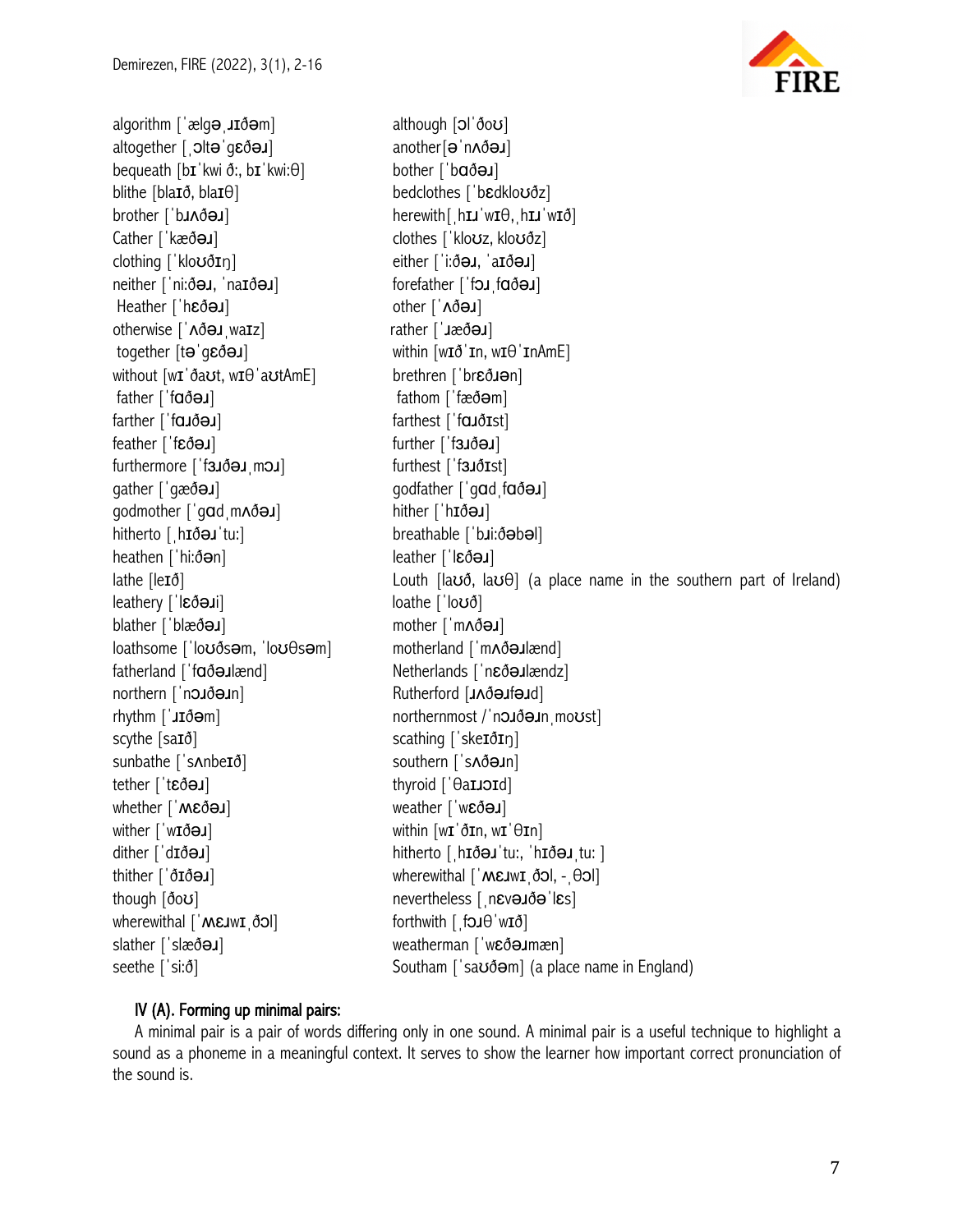

# Read aloud the following minimal pairs and pay attention to /θ/ versus /ð/ difference:

| Noun/ $\theta$ / versus /ð/ Verb                                     |                                                            |  |
|----------------------------------------------------------------------|------------------------------------------------------------|--|
| bath ['bæ $\theta$ ]                                                 | bathe ['be $I\delta$ ]                                     |  |
| bequeath $[bI'kwi:\theta]$                                           | bequeathe [bɪ kwi:ð]                                       |  |
| breath ['b <b>JE</b> $\theta$ ]                                      | breathe $\lceil$ b.i: $\delta$ ]                           |  |
| loath [ˈloʊθ]                                                        | $\text{loathe}$ $\text{lo} \upsilon \delta$                |  |
| mouth $\lceil$ ma $\upsilon\theta\rceil$                             | mouth $\lceil \cdot \text{max} \delta \rceil$              |  |
| sheath $\lceil \cdot \int \mathbf{g} \mathbf{i} \cdot \Theta \rceil$ | sheathe $\left[\begin{array}{c} 1 \\ 0 \end{array}\right]$ |  |
| ladder ['læd <b>ə.</b> ]                                             | $l$ ather [ $l$ læð $\Theta$ J]                            |  |
| teeth [ˈti:θ]                                                        | teethe $[$ ti: $\delta]$                                   |  |
| wreath $\left[\mathsf{ji:}\theta\right]$                             | wreathe $[i:i:\delta]$                                     |  |
|                                                                      |                                                            |  |

| /d/ versus                          | /ð/ |                                                  |
|-------------------------------------|-----|--------------------------------------------------|
| $breed$ [' $b$ <b>J</b> $id$ ]      |     | breathe [ˈbɹi:ð]                                 |
| bladder ['blæd <b>a</b> J]          |     | blather ['blæðaJ]                                |
| dare $\lceil d\varepsilon J \rceil$ |     | there $\lceil \delta \epsilon \mathbf{J} \rceil$ |
| $day$ ['de <b>I</b> ]               |     | they $\lceil \delta eI \rceil$                   |
| den['den]                           |     | then $\left[\right]$ den]                        |
| dose ['doʊz]                        |     | those [ 'ðoʊz]                                   |
| load ['loʊd]                        |     | loathe [ˈloʊð]                                   |
| ladder ['lædeJ]                     |     | lather ['læðəJ]                                  |
| udder ['Ad <b>a</b> J]              |     | other [' Nð a J]                                 |
| side ['sa <b>ɪ</b> d]               |     | scythe $\lceil$ 'sa <b>I</b> ð]                  |

IV. (D). Multiple-choice questions

# IV. (B) Read out the the vocabulary items given in transcription

| algorithm $\left[ \text{`e} \right]$ algorithm $\left[ \text{`e} \right]$ | hitherto $[$ h <b>Id</b> $\Theta$ <b>J</b> tu:    | $leather['l\epsilon\delta\Theta J]$               |
|---------------------------------------------------------------------------|---------------------------------------------------|---------------------------------------------------|
| although [ol'ðoʊ]                                                         | forthwith $[$ fou $\theta$ 'w <b>I</b> $\delta$ ] | heathen ['hi:ðən]                                 |
| bequeath $[bI'kwi\delta; bI'kwi:\theta]$                                  | either ['i:ðə., 'aɪðə.]                           | Netherlands['nɛðəJlændz]                          |
| blithe [bla <b>I</b> $\delta$ , bla <b>I</b> $\theta$ ]                   | blather ['blæðəu]                                 | neither['ni:ðəu, naɪðəu]                          |
| nevertheless [ n Eveude les]                                              | bedclothes ['bɛdkloʊðz]                           | Rutherford [JAðeJfeJd]                            |
| Cather ['kæðə J]                                                          | thyroid [' $\theta$ aLJOId]                       | $scathing['skeI\delta I\eta]$                     |
| furthermore ['f3JðəJ moJ]                                                 | otherwise [' $\triangle$ ðə. waIz]                | wherewithal $\left[ \n\cdot \text{MEJWL} \right]$ |
| blithe [bla <b>I</b> $\delta$ , bla <b>I</b> $\theta$ ]                   | smoothie ['smu:ði]                                | breathing $[\nabla \mathbf{u} \cdot \mathbf{v}]$  |
|                                                                           |                                                   |                                                   |

| IV.      | (C). | <b>Discrimination</b> | task:     | Circle  | the        | words  | that   | have   | the         | sound | /ð/: |
|----------|------|-----------------------|-----------|---------|------------|--------|--------|--------|-------------|-------|------|
| sunbathe |      | bath                  | though    | thought |            | other  |        | myth   |             |       |      |
| thing    |      | think                 | they      |         | fatherland | fathom |        |        | thirteen    |       |      |
| Othello  |      | asthma                | leather   | letter  |            | teeth  |        | Judith |             |       |      |
| clothing |      | Cynthia               | Elizabeth | either  |            | tenth  |        |        | sheathe     |       |      |
| Matthew  |      | throw                 | rhythm    |         | bequeathed |        | Thelma |        | Netherlands |       |      |

| Instruction: In which of the words do you hear the $\delta/$ phoneme? |            |            |            |            |
|-----------------------------------------------------------------------|------------|------------|------------|------------|
| $1. a)$ dose                                                          | b) dossier | c) those   | d) theater | e)theme    |
| 2. a) breed                                                           | b) bridge  | c) brigade | d) breathe | e)brighten |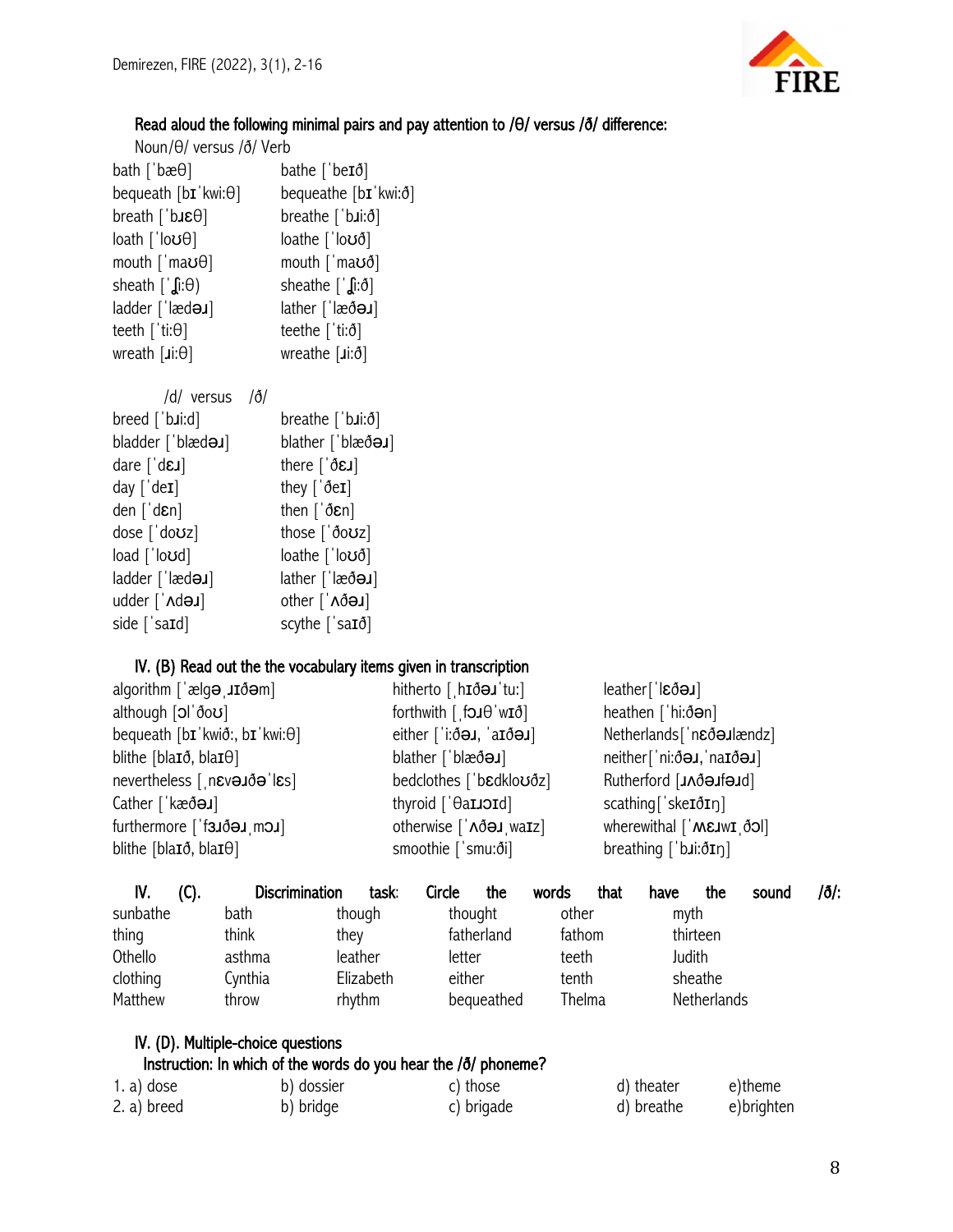

| 3. a) heathen                                                              | b) heighten                                                                  | c) heptagon                                                                                                                                                                                                                                                                                                                                                                                                                           | d) hierarchy  | e) hieroglyph |
|----------------------------------------------------------------------------|------------------------------------------------------------------------------|---------------------------------------------------------------------------------------------------------------------------------------------------------------------------------------------------------------------------------------------------------------------------------------------------------------------------------------------------------------------------------------------------------------------------------------|---------------|---------------|
| 4. a) bladder                                                              | b) blacksmith                                                                | c) blather                                                                                                                                                                                                                                                                                                                                                                                                                            | d) bloodbath  | e) bottled    |
| 5. a) wishbone                                                             | b) withdrawn                                                                 | c) workaholic                                                                                                                                                                                                                                                                                                                                                                                                                         | d) whitewash  | e)whether     |
| 6.a) furniture                                                             | b) fulfillment                                                               | c) furthermore                                                                                                                                                                                                                                                                                                                                                                                                                        | d) foreigner  | e)foresight   |
| 7.a) wreathe                                                               | b) wrestle                                                                   | c) written                                                                                                                                                                                                                                                                                                                                                                                                                            | d) wreath     | e) wristwatch |
| 8.a) necktie                                                               | b) naughty                                                                   | c) nightingale                                                                                                                                                                                                                                                                                                                                                                                                                        | d) neither    | e)technology  |
| 9.a) rhapsody                                                              | b) rhythm                                                                    | c) rightful                                                                                                                                                                                                                                                                                                                                                                                                                           | d) rhyme      | e)roughly     |
| 10. a) beneath                                                             | b) benchmark                                                                 | c) beautician                                                                                                                                                                                                                                                                                                                                                                                                                         | d) benefitted | e) bequeathed |
| a. My father<br>My father with my mother<br>My father with my other mother | [maɪˈfaðəɹ]<br>$\lceil \text{max} \rceil$ for $\text{max}$ with $\text{max}$ | (Students go back to the corpus given in step 4 and check their pronunciation.)<br>IV. (D). Read out the following tongue twisters and pay attention to the transcriptions<br>(Students read them out one by one or in groups after listening to their production by their pronunciation teacher.)<br>[LGỐAm LGỐA IDM Ở LUM] [GỐD] TDM]<br>My father with my other mother in Netherlands [mai 'faðə wið mai Aðə mAðə in 'n eða lændz] |               |               |

| b. Heather                       | [Leðsx keðar]                                                                       |
|----------------------------------|-------------------------------------------------------------------------------------|
| Heather and Mrs. Cather          | [hɛðəɹ ənd mɪsɪz kæðəɹ]                                                             |
| Heather and Mrs. Cather together | [Leðaget Leðssa szazm bne Leðad]                                                    |
|                                  | Heather and Mrs. Cather together in rhythm [hɛðəɹ ənd mɪsɪz kæðəɹ təgɛðəɹ ɪn ɹɪðəm] |

| c. The rhythm                                       | [ðəˈɹɪðəm]                                    |
|-----------------------------------------------------|-----------------------------------------------|
| The rhythm of the weather                           | $[Leôsw e\delta$ ve með $IL'$ eð $]$          |
| The rhythm of the weather in the Netherlands        | Shmskeðar ni reðaw eð ve meðir gó             |
| The rhythm of the breathable weather in Netherlands | [sbnssleðan nr ueðaw ledeð:iud eð ve meðru gð |
|                                                     |                                               |
| d. The feather                                      | [leðar] eð]                                   |
| The feather in the thyroid                          | [də 'feðə u n də ballord]                     |
|                                                     |                                               |

The feather in the thyroid of the heathen  $[\delta\Theta \text{ 'f\texttt{c}}\delta\Theta\textbf{J} \text{ In } \delta\Theta \text{ d} \textbf{a} \textbf{I} \textbf{J} \textbf{J} \textbf{d} \textbf{d} \textbf{d} \textbf{d} \textbf{d} \textbf{d} \textbf{d} \textbf{d} \textbf{d} \textbf{d} \textbf{d} \textbf{d} \textbf{d} \textbf{d} \textbf{d} \textbf{d} \textbf{d} \textbf{d} \textbf{d} \$ The other feather in the thyroid of the loathed heathen[ðə ˈfɛðəɹ ɪn ðə θaɪɹɔɪd əv ðə loʊðəd hi:ðən]

| e. They                            | $\delta$ eI                                                |
|------------------------------------|------------------------------------------------------------|
| They loathe                        | $\delta$ eɪ ˈloʊð]                                         |
| They loathe their blather          | $\delta$ eI lo $\upsilon$ ð ð $\upsilon$ J blæð $\upsilon$ |
| They loathe their further blather. | $\left[\right]$ (Leðssld Leðler) for stold i 19 $\delta$   |

# V. Give the RULE:

Dear students,

the /ð/ phoneme, which is called ETH, is very common and appears in 2.95% of the vocabulary items of the English language. As you see in figure (1) and figure (2), you must get your tip of the tongue moving for the production of the /ð/ phoneme; the tongue tip is put out a bit thorough the upper and lower teeth, and thus it becomes interdental. In the meantime, the vocal cords vibrate, and thus a voiced, inter-dental voiced fricative, like /ð/, the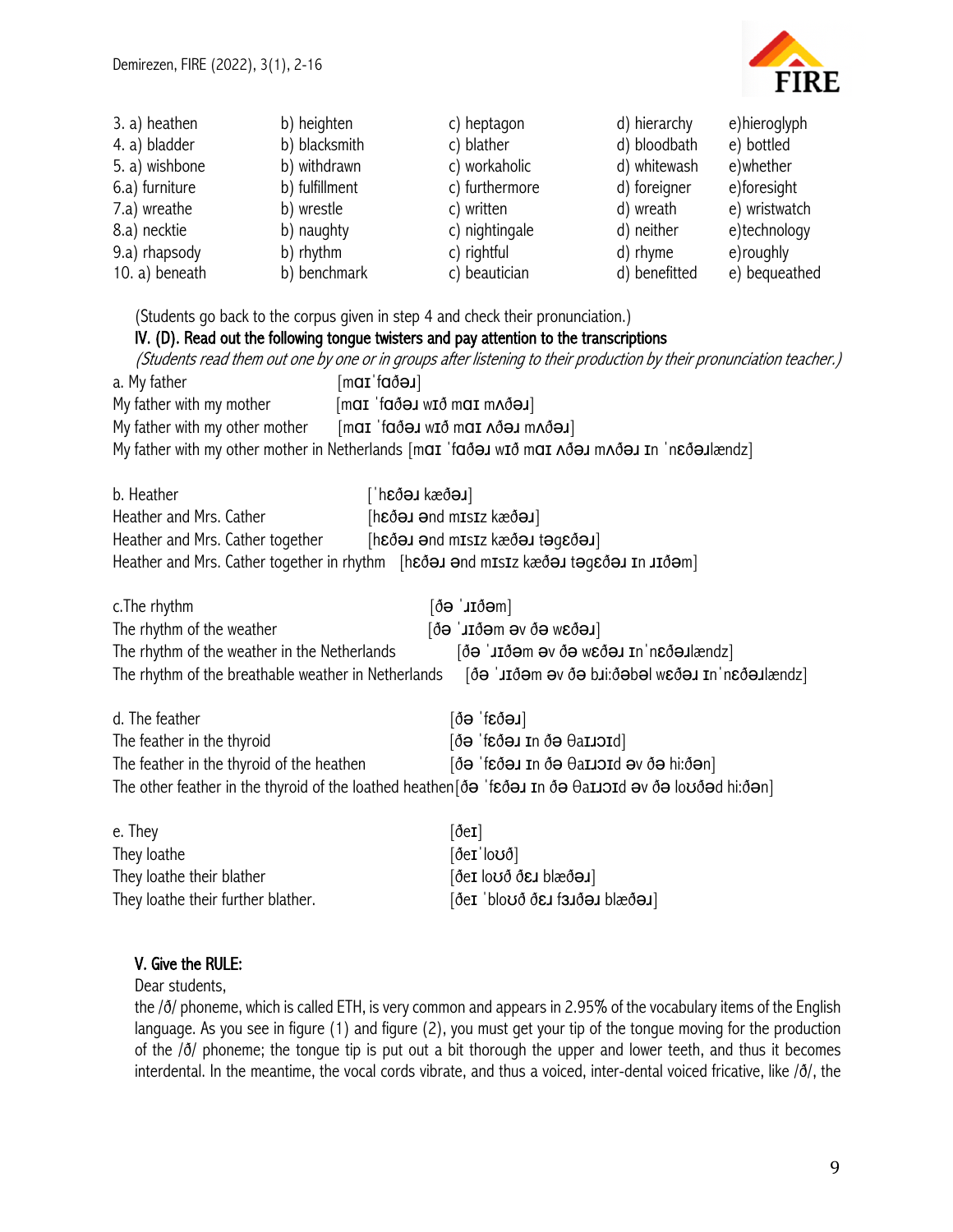

consonant is formed. It must be noted that another problem is that both /θ/ and /ð/ are spelled with two letters  $\leq$ th $>$ , and mostly it's difficult to say for sure when to use one or the other.



(Adapted from https://www.speechbuddy.com/blog/speech-therapy-techniques/tips-teaching-th sound/)



Figure 2. Place and point of articulation of /ð/ phoneme

Attention: /θ/ is a voiceless interdental fricative sound /ð/ is a voiced interdental fricative sound

VI. (A). Repetition exercises: Repeat the following MINIMAL SENTENCES

1. A cube has six SIDES/SCYTHES.

2. I really need some DOUG/THOUGH.

3. She gave a WORDY/WORTHY reply.

4.My BLADDER/BLATHER was full.

5. She climbed up the LADDER/LATHER.

6. While we BREATHE/BREED, there is hope.

7. They seemed to SUIT/SOOTHE them as well.

8 The baby's TEETH will soon TEETHE after six months.

9.He cleared the table and LOADED/LOATHED the dishwasher.

10. The diagram shows the position of the UDDERS/OTHERS.

#### VI. (B). REPEAT: Sentences with CONTEXTUAL CLUES:

1. THEY spent only a DAY in Paris.

2. You cannot DARE to do it THERE.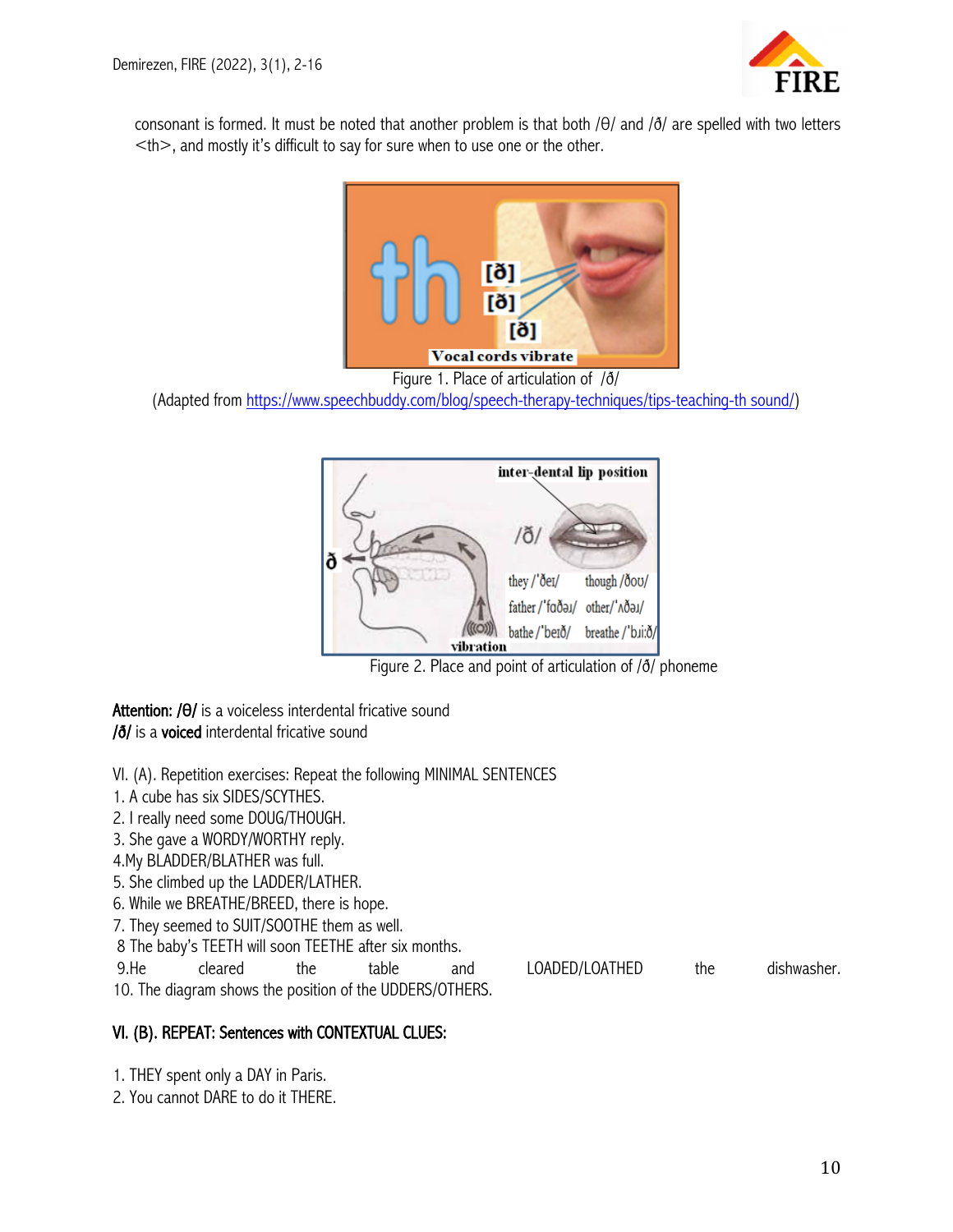

- 3. The LADDER was covered with LATHER.
- 4. The OTHER cow has a diseased UDDER.
- 5. A WORDY teacher is not WORTHY of respect.
- 6. They LOATHE to carry a heavy LOAD of sticks.
- 7. It is forbidden to DOSE for THOSE students in class.
- 8. You can put on that SUIT if you want to SOOTHE comfortably.
- 9. The nurses BLATHER on the BLADDER of that patient.
- 10. THOUGH she is almost 60, she still wants to play with the DOUGH.

# VI. (C) Read out the following sentence by paying close attention to the [ð] sound:

- 1. Are their forefathers from the Netherlands?
- 2. The weathermen give weather reports.
- 3. That's another word for weatherproof.
- 4. They withdrew their sheathed scythes.
- 5. They sheathed their swords witheringly.
- 6. They'd better not tell either of them just yet.
- 7. Let's gather the feathers with their brothers.
- 8. Mr. Rutherford is scathing with my godmother.
- 9. Without their help, these weathermen will wither.
- 10. Without another word, they withdrew their blather.
- 11. The heathen of the Netherlands bequeathed leather jackets.
- 12. They withheld their payment until their wraths got withered.
- 13. The weatherman illustrated tomorrow's weather with a chart.
- 14. The question then arose whither their godfather should go next.
- 15. They all went without knowing whither or why they were going.
- 16. They can't fathom them out they say one thing then do another.
- 17. The weatherman says it's to do with sunspots, whatever they are.
- 18. Their careers were withered within the withdrawal of their algorithm.
- 19. Their father bequeathed them only a scythe to them in the southern Netherlands.
- 20. It bothered Heather that they had forgotten Mr. Rutherford's scythe in bad weather.

#### VII. Make a summary

Dear students, today we study the articulation and pronunciation of the /ð/ which is a voiced interdental fricative consonant, whose production is given below in figure (3):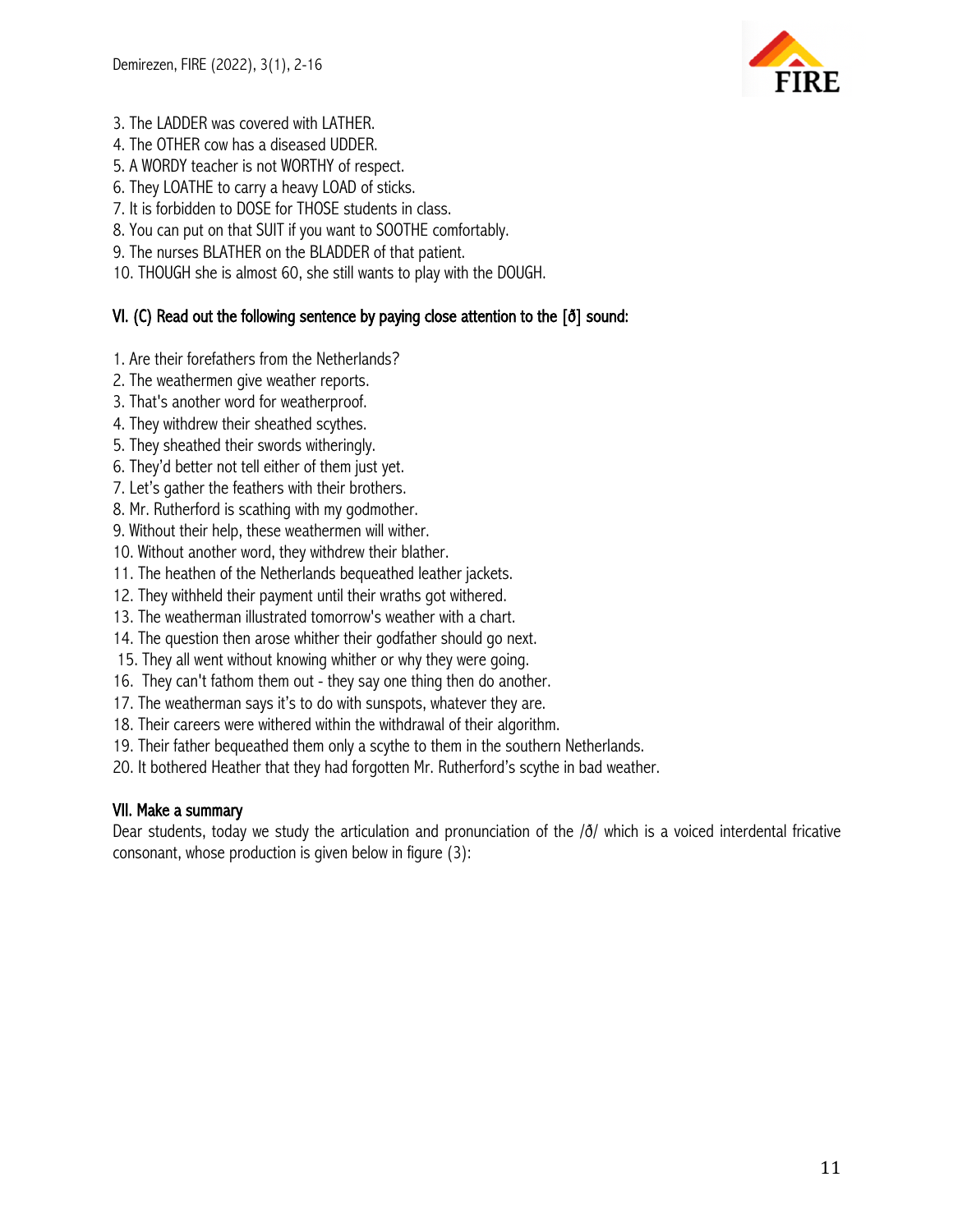



 Figure 3. The point and place of articulation of /ð/ Figure 4. The point and place of articulation of /θ/ (Adapted from: https://www.google.com/search?hl=tr&tbm=isch&source=hp&biw=1280&bih=494&ei=5oRH)

It must be borne in mind that, in some cases, th is pronounced just as  $/t$ : Thames, Thomas, Thailand. In addition, at the end of words, /ð/ is very likely to occur in verbs, very often -but not always- followed by a silent letter <e>. E.g. bathe, blithe, breathe, clothe, loathe, wreathe, and writhe. In nouns, on the other hand, the final th is normally realized as /θ/. E.g., bath, cloth, flesh, truth, and stealth. Such a situation gives rise to interesting pairs: mouth (noun,  $/ma\theta$ ) – mouth (verb /ma $\theta$ ), and smooth (adj. /smu: $\delta$ /- smooth (verb /smu: $\delta$ ) in NAE.

#### VIII. Give Assignment

a. Prepare 3 tongue twisters on /ð/ phoneme (as indicated in exercise 4(D). b. Write down 5 sentences that show the /ð/ phoneme (as indicated in exercise 6(C).

c. Write down the transcription of the following words in IPA:

| $forefather$ $[$ ]                                                                                     | worthy $[\ldots, \ldots, \ldots, \ldots, \ldots]$ breathed $[\ldots, \ldots, \ldots, \ldots, \ldots, \ldots]$ |           |                                                          |
|--------------------------------------------------------------------------------------------------------|---------------------------------------------------------------------------------------------------------------|-----------|----------------------------------------------------------|
|                                                                                                        | soothe $[\ldots, \ldots, \ldots, \ldots, \ldots, \ldots]$                                                     | otherwise |                                                          |
| $although$ $[\ldots$ ]                                                                                 | another []                                                                                                    |           | qathered $[\ldots, \ldots, \ldots, \ldots, \ldots]$      |
| $[$ furthermore $[\ldots, \ldots, \ldots, \ldots]$ withered $[\ldots, \ldots, \ldots, \ldots, \ldots]$ |                                                                                                               |           | $Netherlands$ $[\ldots, \ldots, \ldots, \ldots, \ldots]$ |
| altogether [] smoothie []                                                                              |                                                                                                               |           | sheathed [                                               |
| (You can check the answers with the corpus given in step 4.)                                           |                                                                                                               |           |                                                          |

d. Find out the minimal in the following alternatives:

A. Which alternative would be a minimal pair with the word "they /ðɛɪ/"?

a) theme b) steamc) theory d) stem e) say

B. Which alternative would be a minimal pair with the word "mother / m^d al/"? a) mutter b) smother c) sputter d) mustard e) motto

C. Which alternative would be a minimal pair with the word "those /ˈðoʊz/"? a) though b) thought c) pose d) saw e) cause

D. Which alternative would be a minimal pair with the word "worthy / w3Jði/"? a) worldly b) wordyc) warden d) wary e) watery

E. Which alternative would be a minimal pair with the word "leather /ˈlɛðəɹ/"? a) level b) lettuce c) lethal d) matter e) letter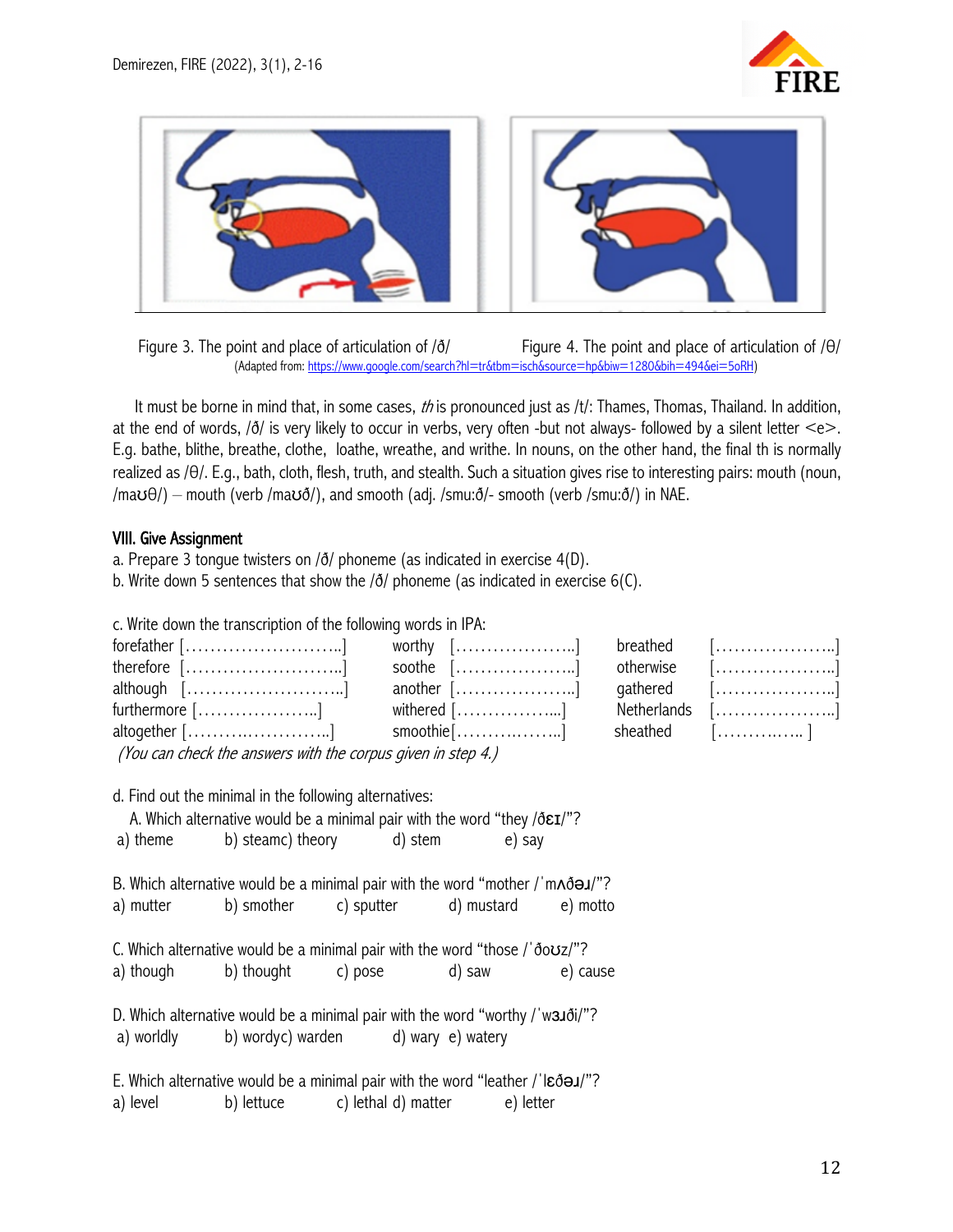

# 4. Conclusion

This study has stressed the crucial importance of teacher preparation for teaching pronunciation and the lack of teacher preparation for pronunciation texts. The main aim of this study was also to develop pronunciation teaching texts via recognition and production materials. The Turkish English majors tend to shift /ð/ phoneme of English into /d/, /t/, and /θ/ because the /ð/ phoneme doesn't exist in the Turkish inventory of fricative. Similarly, the Indonesian English majors tend to replace with /d/ or /z/ in their pronunciation. Such errors can easily be remedied by the administration of the proposed model lesson given by utilizing the AAM in this study. As it is said, it will raise the awareness of fossilized pronunciation errors and will help the majors of English to produce them by assisting the use of proper speech muscles.

It cannot be denied that correct pronunciation is crucial for teacher candidates. According to Sonsaat (2018, p.37) "teachers are mostly aware of some well-known pronunciation books, but not others." Right and this junction it must be borne in mid that it is important for English majors to know how to pronounce English problem-causing phonemes properly for the sake of professionalism. Yet it must be noted that there is a scarcity of printed and online materials pertaining to the rehabilitation of fossilized segmental target language phonemes and sounds in relation to the correction of faulty pronunciation. There are a few methods that take up each problem-posing target language phoneme and rehabilitate it by using appropriate drills. The AAM is one of the few models that bring up pronunciation rehabilitation to problem-posing target language segmental sounds for the Turkish and Indonesian majors of English. The AAM can be administered to all non-native English majors of ELT, EFL, TESK, SLA, and so on, who have not got the /ð/ sound in his/her mother tongue. AAM has specifically arranged activities and exercises which pave the way for the successful perception and learning of the needed pronunciation skills.

The model lesson plan, which is proposed here for the teaching of English /ð/ phoneme to Turkish and Indonesian English majors, or any other students of the English language in whose L1 the /ð/ phoneme or sound does not take place, can be installed on PowerPoints by means of installation of the sentences converted into speaking sentences via text-to-speech robots and Audacity programs. Thus, the model lesson given here will be a speaking lesson with its talking sample sentences, assisting the pronunciation teacher to a great extent. In this way, it will be fulfilling the disciplinary activities to the rehabilitation of fossilized errors in pronunciation since it will furnish "clear explanations, a variety of different activities/exercises, and technological sources to provide multi-modal learning/teaching opportunities". (Sonsaat, 2018, p. 5).

#### 5. Disclosure of Conflict

The author declares that they have no conflicts of interest.

#### Author Details

Mehmet Demirezen Department of English Language Teaching, Turkey Ufuk University E-mail: mehmet.demirezen@ufuk.edu.tr ORCID: https://orcid.org/0000-0002-4061-4715

#### References

Anam, M. K. (2018). Thai and Indonesian English students' problems in pronouncing English fricative and affricate sounds: A case study in IAIN Kediri. In and others (Eds)., Fourth Prasasti International Seminar on Linguistics (Prasasti 2018). Atlantis Press.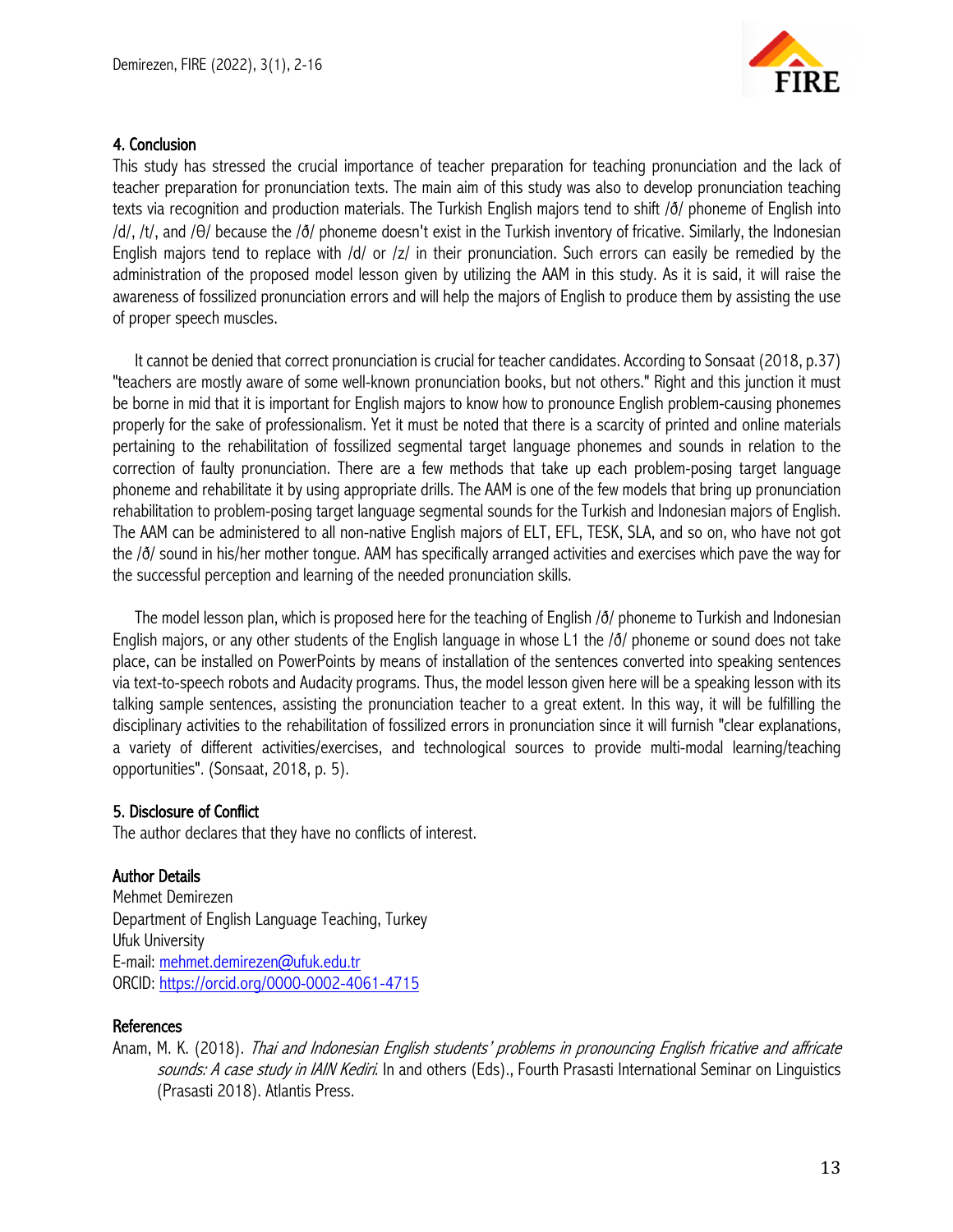

- Andi-Pallawa, B. and Alam, A. F. A. (2013). A comparative analysis between English and Indonesian phonological systems. International Journal of English Language Education, 1(3), 103-129.
- Arafah, B., Jamulia. J., & Kaharuddin. (2020). The speaking people of South Halmahera languages: A study on cultural relationship. Journal of Talent Development and Excellence, 12(3s), 1331-1340.

Arikonto, S. (2016). *Procedur Penelitian: Suatu pendekatan praktik*. Jakarta: Rineka Cipta.

- Baker, A., & Goldstein, D. (2008). Pronunciation Pairs: An introduction to the sounds of English. (2nd ed.). Cambridge University Press.
- Bardakçı, M. (2015). Turkish EFL pre-service teachers' pronunciation problems. *Educational Research and Reviews*, <sup>10</sup>(16), 2370-2378.
- Beardsmore, H. B. (1982). Bilingualism: Basic principles. Tieto.
- Bhela, B. (1999). Native language interference in learning a second language: exploratory case studies of native language interference with target language usage. International Education Journal, 1(1), 22-31. Retrieved from http://ehlt.flinders.edu.au.
- Brinton, D. (2018) Innovations in pronunciation teaching. In: Kang O, Thomson RI and Murphy J (Eds.), The Routledge Handbook of Contemporary English Pronunciation (449-461). Routledge.
- Bui, S. T. (2016). Pronunciation of consonants /ð/ and /θ/ by adult Vietnamese EFL learners. *Indonesian Journal of* Applied Linguistics, 6(1), 125-134.
- Breitkreutz, J., Derwing, T., & Rossiter, M. (2001). Pronunciation teaching practices in Canada. TESL Canada Journal, <sup>19</sup>(1), 51-61.
- Burkardt, B. A. (2005). Acquisition sequence of the English interdental fricatives by Thai ESL learners [Master's thesis]. Department of Linguistics, Southern Illinois University.
- Celce-Murcia, M., Brinton, D., Goodwin, & J., Griner, B. (2010). Teaching pronunciation: A course book and reference *quide* (2nd ed.). Cambridge University Press.
- Corder, S. P. (1967). The significance of learners' errors. In J.C. Richards (Ed.). *Error analysis: Perspective on second* language acquisition. Longman.
- Demirezen, M. (2003). İngilizce'nin Theta sesbiriminin (Peltek-t) Türkler için çıkardığı sesletim sorunları, TÖMER Dil Dergisi - 120, 57 - 71.
- Demirezen, M. (2004). Ingilizcenin peltek-t (ETH) sesbriminin Türkler için çıkardığı sesletim sorunları ve çözümler Çankaya University Journal of Arts and Sciences, 1(1), 7-22.
- Demirezen, M. (2010). The principles and applications of the audio-lingual pronunciation rehabilitation model in foreign language teacher education. Journal of Language and Linguistic Studies, 6(2), 127-148.
- Derwing, T. M., & Munro, M. (2015). Pronunciation fundamentals: Evidence-based perspectives for L2 teaching and research. John Benjamins.
- Donal, A. (2016). Indonesian students' difficulties in pronouncing English diphthongs. Journal of English Education,  $2(2)$ , 55–62.
- Ellis, R. (1997). *Second language acquisition.* Oxford University Press.
- Ellis, R. (2009). Corrective feedback and teacher development.  $L2$  Journal,  $1(1)$ , 3–18.
- Ercan, H., & Kunt, N. (2019) Is it really difficult to produce correct the ( $\delta$  / and  $\delta$ ) sounds in English for EFL learners? A case study in Northern Cyprus. Journal of Language and Linguistics Studies, 15(3), 926-936.
- Ercan, H. (2018). Pronunciation problems of Turkish EFL learners in Northern Cyprus. International Online Journal of Education and Teaching (IOJET), 5(4), 877-893.
- Fanani, A., & Mawardi, M. Y. (2012). Common errors made by PMC students at EEC (Effective English Course) Jombang in pronouncing English silent letters. *Unipdu e-Journal*, 1(2). Retrieved from http://www.journal.unipdu.ac.id/
- Gilbert, J. (1993) Clear speech: Pronunciation and listening comprehension in American English. (2nd ed.). Cambridge University Press.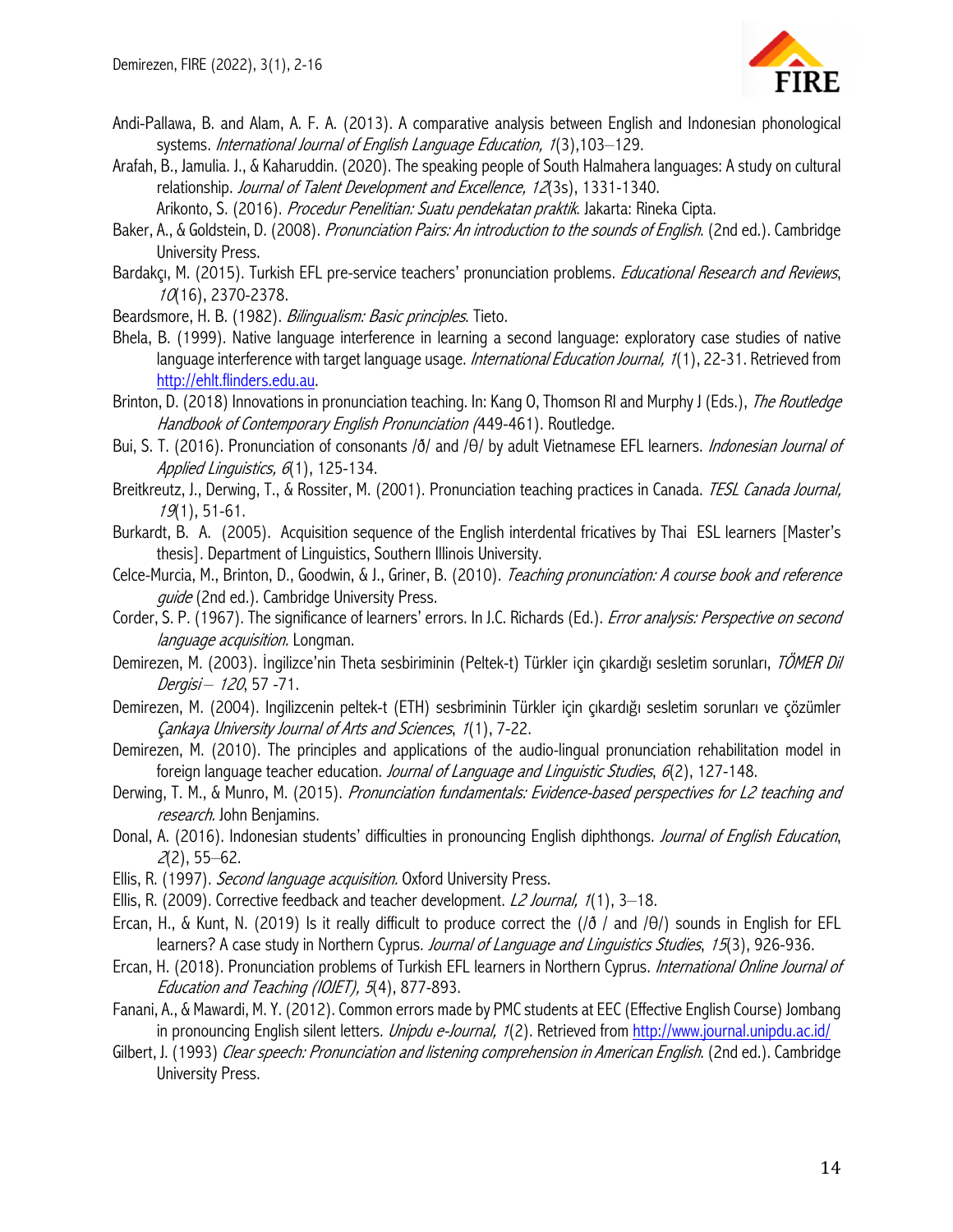

- Gilbert, J. B. (2012). Clear speech: Pronunciation and listening comprehension in North American English (4th ed.). New York: Cambridge University Press.
- Graham, C. (1978). Jazz chants. Oxford University Press.
- Grant, L. (2017). Well said: Pronunciation for clear communication (4th ed.). National Geographic Learning/Cengage Learning.
- Gusdian, R. I., & Lestiono, R (2020). Incorporating Hijaiyah sounds in English pronunciation class: Students' perception. Journal of English Education Society. 5(1), 83-87. https://doi.org.10.21070/jees.v5i1.380
- Imamesup, A. (2011). The study of the effectiveness of Audio-Articulation Model in improving Thai learners' pronunciation of fricative sounds [Unpublished M.A. Thesis]. Srinakharinwirot University, Thailand.
- Irianto, N. A, Imranuddin, & Syafrizal, S. (2018). An analysis of pronunciation errors of English consonants: /θ/ and /ð/ by the students of the English education study program of university of Bengkulu. Journal of English Education and Teaching (JEET), 2(3), 18-28.
- Isarankura, S. (2015). Using the Audio-Articulation method to improve EFL learners' pronunciation of the English /v/ Sound. Thammasat Review, 18(2), 116-137.
- Jukbim. C. (2009). An investigation of KU CSC students' pronunciation performance reflects pronouncing needs improving. Proceedings of the 13th International Conference on English in Southeast Asia, Nanyang Technological University, Singapore, 391-398.
- Kaharuddin, N. (2014). The problems of Indonesian college EFL Learners in Listening Comprehension. Jurnal ilmu budaya, 2(2), 385-397.
- Kaharuddin, N. (2018). *English phonetics for Indonesian learners of English* (An Essential Guide to Natural English Pronunciation). Bantul-Yogyakarta.
- Karakas, A., & Sönmez, E. (2011, May). *The teaching of [θ] and [ð] sounds in English*. In 1st International Conference on Foreign Language Teaching and Applied Linguistics, 74-83.
- Komariah, A. (2018). Problems in pronouncing the English sounds faced by the students of SMPN 2 Halong, Banjar. Journal of English Language and Pedagogy, 1(2), 1-10.
- Lado, R. (1957). Linguistics across culture: Applied linguistics for language teachers. Ann Arbor: University of Michigan Press.
- Lerdpaisalwong, S. (2015). Perception training of Thai learners: American English consonants and vowels. [Doctoral Dissertation]. The University of Wisconsin Milwaukee.
- Lestiono, R., & Gusdian, R. I. (2017). Arriving at English pronunciation by means of Arabic consonant sounds: A case study on EFL students in Indonesian context. 7th International Conference on Literature, Humanities, Social Sciences and Education (LHSSE-2017, 106-117).
- Marks, J., & Bowen, T. (2012). The book of pronunciation: Proposals for a practical pedagogy. Delta Publishing.
- Nordquist, R. (2013). *Expanding circle*. Retrieved from http://grammar.about.com/od/e/q/ExpandingCircle TERM.htm
- Ohata, K. (2004). Phonological differences between Japanese and English. Resource Center for Vietnamese Students of English. Retrieved from http://khoaanh.hcmup.edu.vn/index.php?name=News&file=article&sid=608
- Pal, S. (2013). Mother tongue influence in spoken English. International Conference "ICT for language learning" 6th ed. Retrieved from http://conference.pixel-online.net/ICTLL2013/
- Plailek, T., & Essien, A. (2021). Pronunciation problems and factors affecting English pronunciation of EFL students. Turkish Journal of Computer and Mathematics Education, 12(12), 2026-2033.
- Samaoui, C., & Rahal, A. (2015). The fossilized pronunciation of the /3:/ sound in the speech of intermediate Tunisian English students: Problem, reasons and suggested solution. International Journal of English language and Translation Studies, 70-79.
- Sasmita, W. (2017). Enhancing the ability of students to pronounce interdental sounds by applying audio-articulation method. E-Journal of English Language Teaching Society, 5(4), 1-14.